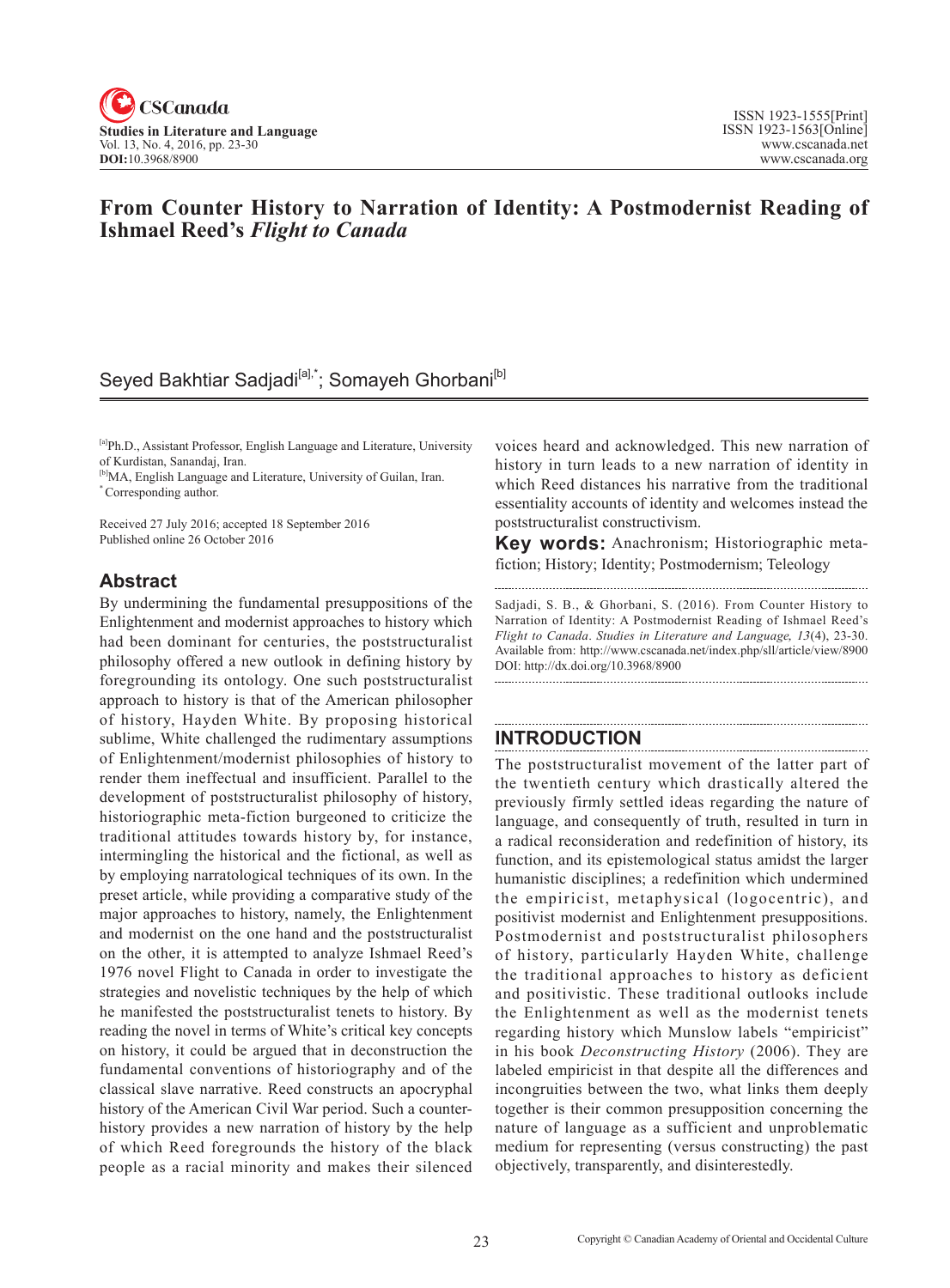Poststructuralist philosophers of history, including Foucault and White, on the other hand, regard these positivistic attitudes on history simplistic in that for them not only language is not a transparent and impartial instrument for representing the historical Truth but that the whole idea of a historical truth which can exist as a "transcendental signified" outside the realm of language is totally unacceptable. According to them, history does not follow a linear, rational, progressive, and teleological trajectory but is essentially a discursive practice (White, in Domanska, 2008, p.9). History of White is basically a narrative text the meaning of which is determined by the type of tropology and mode of emplotment that is superimposed by the historiographer upon the formless, meaningless, opaque, and sublime content of the past (Munslow, 2006).

On the other hand, parallel to the emergence and development of the poststructuralist approaches to history, in postmodernist historical novel—what Linda Hutcheon calls historiographic meta-fiction and Brian McHale labels postmodernist revisionist historical novel traditional assumptions and attitudes to history are likewise undermined. An example of such historiographic meta-fiction is Ishmael Reed's *Flight to Canada* (1976). By employing postmodernist novelistic techniques and strategies, particularly those practiced in historiographic meta-fiction, Reed deconstructs and questions the Enlightenment and modernist presuppositions concerning history.

Reed's *Flight to Canada*whose fame is much overshadowed by *Mumbo Jumbo* (which is considered to be Reed's greatest novel) is like the latter a postmodern historical novel, although its postmodernist narrative techniques are less revolutionary than those of the latter. It is described by many critics as a parody of traditional slave narratives. It is the story of the escapes of three slaves—Raven Quickskill, 40s, and Leechfield from their master(Arthur Swille)'s plantation and their interminable pursuit by their master's agents who are determined to deliver them back to Swille. Here, as in *Mumbo Jumbo*, the concepts of history and time are manipulated, played with, and altered in order for Reed to propose an alternative account of the nineteenth century American Civil War and antebellum period. *Flight to Canada* has two time lines which move in parallel, one being the 1860s (the American Civil War period) and the other in the 1970s (the author's contemporary America). This multi-layerdness of narrative and Reed's creative anachronisms cause the blurring of time which confuses the reader about the exact time of each incident.

The present article seeks to read *Flight to Canada* in terms of the key concepts of White's critical approach to history in order to explore how this novel, as the alternative history of slavery, departs its narrative from the traditional understandings of history and welcomes Whitean poststructuralist history. It is also attempted to

examine whether Reed's treatment of history in *Flight to Canada* is simply carried out to proffer his acceptance of the poststructuralist philosophy of history or he has had a more profound purpose in mind in deconstructing history the way he did in *Flight to Canada*.

### **1. FICTION AS HISTORY, HISTORY AS FICTION**

One of the key tenets of the poststructuralist critics of history, particularly that of Hayden White, regarding the nature of history and historiography is its inevitable narrative structure which links it to the realm of literature and fiction. For White the narrative structure of the historical accounts makes historiography "a literary enterprise" (Munslow, 2006, p.152), and knowledge of the past "a poetic act" (p.153). White argues that both writing and reading—i.e. interpreting—history are 'poetic' acts: in the act of writing one superimposes a tropical device, a mode of emplotment, a mode of argument, and an ideological tactic—i. e., a specific form—on the formless and meaningless content of history, which resembles to what a novelist or a fiction writer does in superimposing a syuzhet on the raw fabula. Interpreting a historical document or a historical event is, likewise, a "literary act" in which one constructs or invents a meaning for a phenomenon which lays itself to different, even contradictory, interpretations. Viewing history as a linguistic practice that is textually structured in the form of a narrative problematizes the classical transparently defined boundaries between literature and history. Such a problematization of the borderlines of fiction and reality is especially exploited in historiographic meta-fiction as a way to object to the so-called scientific history which claims to distance itself from fiction and to scientifically and experimentally reconstruct the authentic account of the past by reference to the survived historical archives.

In *Flight to Canada*, Reed embraces the poststructuralist tenets regarding the inevitable interconnectedness of history and fiction. From the very first pages of the novel, through the long interior monologue of Raven Quickskill who is pondering on the poem "Flight to Canada" he wrote a while ago, the narrator's contemplation on the nature of history and its relation to fiction is manifested: "Who is to say what is fact and what is fiction?" (FC 7). Elsewhere he contemplates, "Strange, history. Complicated, too. It will always be a mystery, history. New disclosures are as bizarre as the most bizarre fantasy" (p.9). He also ponders, "Why isn't Edgar Allan Poe recognized as the principal biographer of that strange war? Fiction, you say? Where does fact begin and fiction leave off?" (p.10), or "Poe says more in a few stories than all of the volumes by historians" (Ibid.).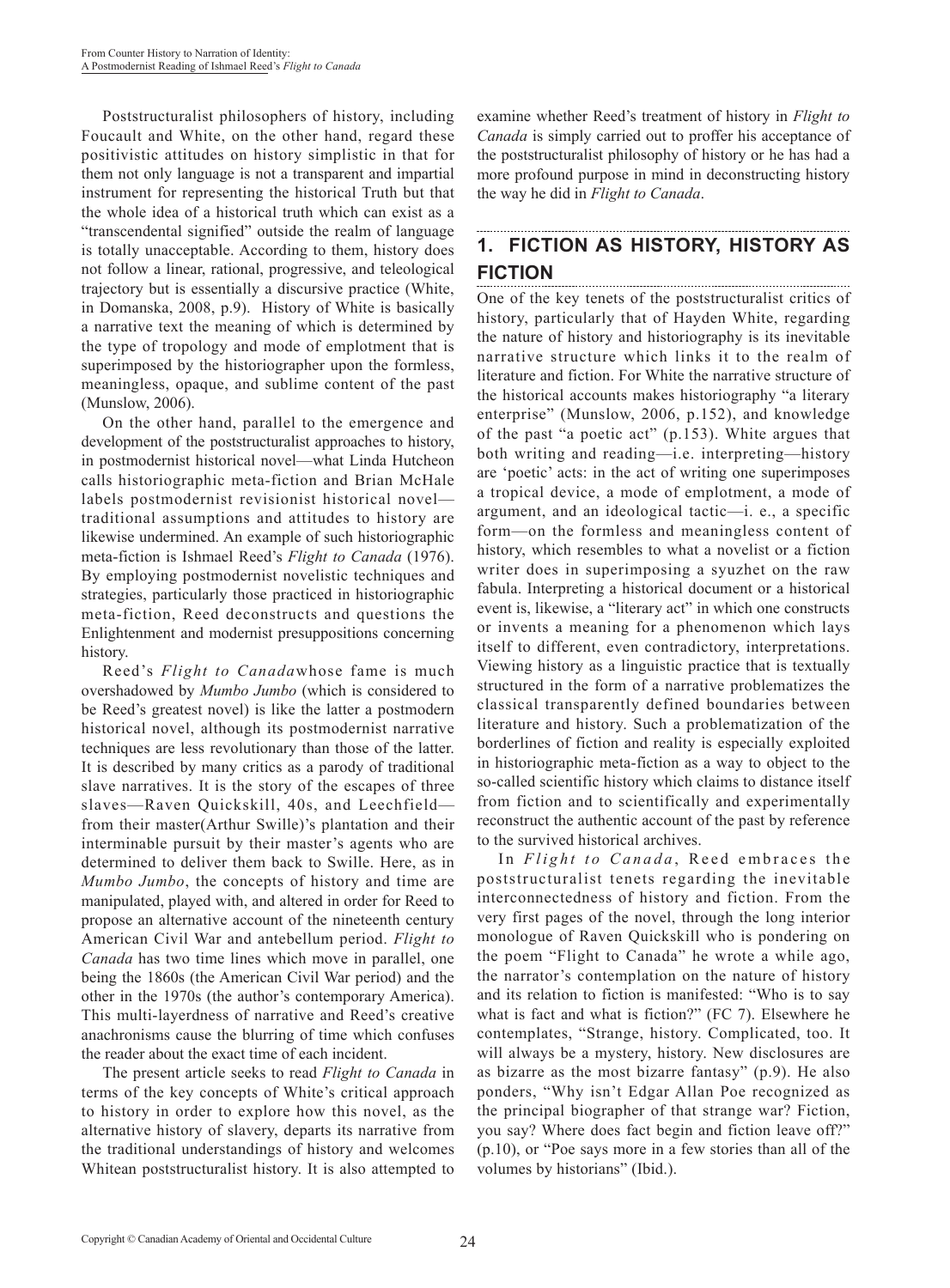In *Flight to Canada* from the intermingling of history and fiction is conducted in two ways. First of all it is practiced through constructing a fictional history where the *real* American Civil War is reconstructed and reinterpreted in a fictional way. The omniscient narrator mentions reasons for a war which culminated in the abolition of slavery completely different from those mentioned in the recorded history of America. This new narration of the lived past brings to mind White's idea of the 'Historical Sublime' according to which the past has no inherent meaning or form in itself; it is, on the contrary, opaque, grotesque, uncontrollable, open-ended, and in one word sublime (Munslow, 2006, p.14) and its meaning is rather "invented" or "imagined" (p.149).

The second way through which the integration of history and fiction is conducted is the fabrication a fictional world where historically real and completely fictional characters co-exist. In *Flight to Canada* there are frequent references to Queen Victoria (FC 8), America's sixteenth president Abraham Lincoln, or "Abe the player" as he is called in the novel (p.7, 11, 13, 22,…), Harriet Beecher Stowe, the famous American writer of *Uncle Tom's Cabin* (p.7, 8, 9,…), Lord Byron (p.8, 9, 10,…), Walt Whitman (p.63, 83,...), and to the American poet and short story writer Edgar Allan Poe (p.10, 126, 135, …). Queen Victoria and Lincoln are especially shown as having interactions and meetings with such fictional characters as the slave owner Arthur Swille:

This Swille, Swille III, Arthur Swille, obeyed no nation's laws and once flogged Queen Victoria, a weekend guest at his English Country Manor, after a copy of *Uncle Tom's Cabin* turned up in a search of her room.

Others say it was because Victoria refused to sell Swille III a barony; according to insiders, Victoria stuck to her guns, moaning, "Europe is not for sale, Mr. Swille," grunting, "Europe is not for sale, Mr. Swille," as Swille's stud, Jim, brought the lash down upon the red striated back of the Queen of England. A proud day for the British Empire. (FC 16-17)

The nineteenth century queen of England, Queen Victoria, as it is mentioned in the above extract from the novel, is flogged by the fictional character Arthur Swille for refusing to give him a barony.

There are also occasions in which Lincoln comes to Swille's plantation to meet him personally. In their first formal meeting in Swille's state, a long informal conversation happens between the two the outset of which is as follows:

"Mr. Swille, it's a pleasure," he [Lincoln] says, extending his hand to Swille, who sits behind a desk rumored to have been owned by Napoleon III. "I'm a small-time lawyer and now I find myself in the room of the mighty, why-

"Cut the yokel-dokel, Lincoln, I don't have all day. What's on your mind?" Swille rejects Lincoln's hand, at which Lincoln stares, hurt. (FC 23)

There are frequent meetings and long conversations between the two and they have some dealings regarding the war which is going on in America at the moment, the war which Lincoln calls "the Civil War" (FC 23) for the victory of which he is even tempted to get a loan from Arthur Swille!

Another example of this merging of history and fiction which is conducted through the encounter between historically real and completely fictional characters is Raven's encounter with Lincoln in the White House where he "shook hands with Lincoln" (FC 82), and "exchanged nervous smiles with the President" (p.83). Raven was attending the "White House reception honoring the leading scribes of America" (Ibid.), a gathering in which the American poet What Whitman also attended (Ibid.). Even the same night Raven lied down in the President's bedroom due to his stomach ache! (p.84) Yet, another example of such a merging of the historical and the fictional is where Mitchell, Swille's son, appearing one night as an apparition to his mother after his murder, recalls his father's frequent invitations of the eminent American poet and writer Edgar Allan Poe to the Swilles plantation: "Your husband, my father, is one macabre fiend. No wonder he has Poe down here all the time" (p.126). Furthermore, in some pages of the novel Swille is described as being an intimate friend of such historical figures as the King of Belgium and the emperor of France Napoleon Bonaparte III (FC 24).

#### **2. THE LOGOCENTRISM OF EMPIRICIST HISTORIANS**

Literally meaning "centered on the word," (Cuddon, 1999, p.477) logocentrism in Derridean and, accordingly, in the poststructuralist sense "implies all forms of thought based on a desire for truth" (p.477). "Logos, or presence," as Abrams and Harpham (2012) interpret Derrida, provides the linguistic system with an "ultimate referent" or "a language-independent reality [which] Derrida calls a transcendental signified" (p.77). According to the prepoststructural linguistics, it is this 'language independent reality' or 'transcendental signified' which organizes and provides meaning for any utterance—spoken or written—within the linguistic system. Adapting such ideas regarding the nature of language and the process of meaning construction, Enlightenment and modernist historians, according to Munslow, believe that there is an ultimate transcendental historical Truth outside the realm of language which is to be discovered or recovered and represented by the historiographer. For them, "it is the material nature of the real world that makes the claims of historians true or false, not the nature of language or representation" (Munslow, 2006, p.51). This is particularly because the Enlightenment and modernist eras the basic questioning of language as the immediate sufficient, disinterested, and effective medium for writing historical narratives has not overwhelmingly occurred yet.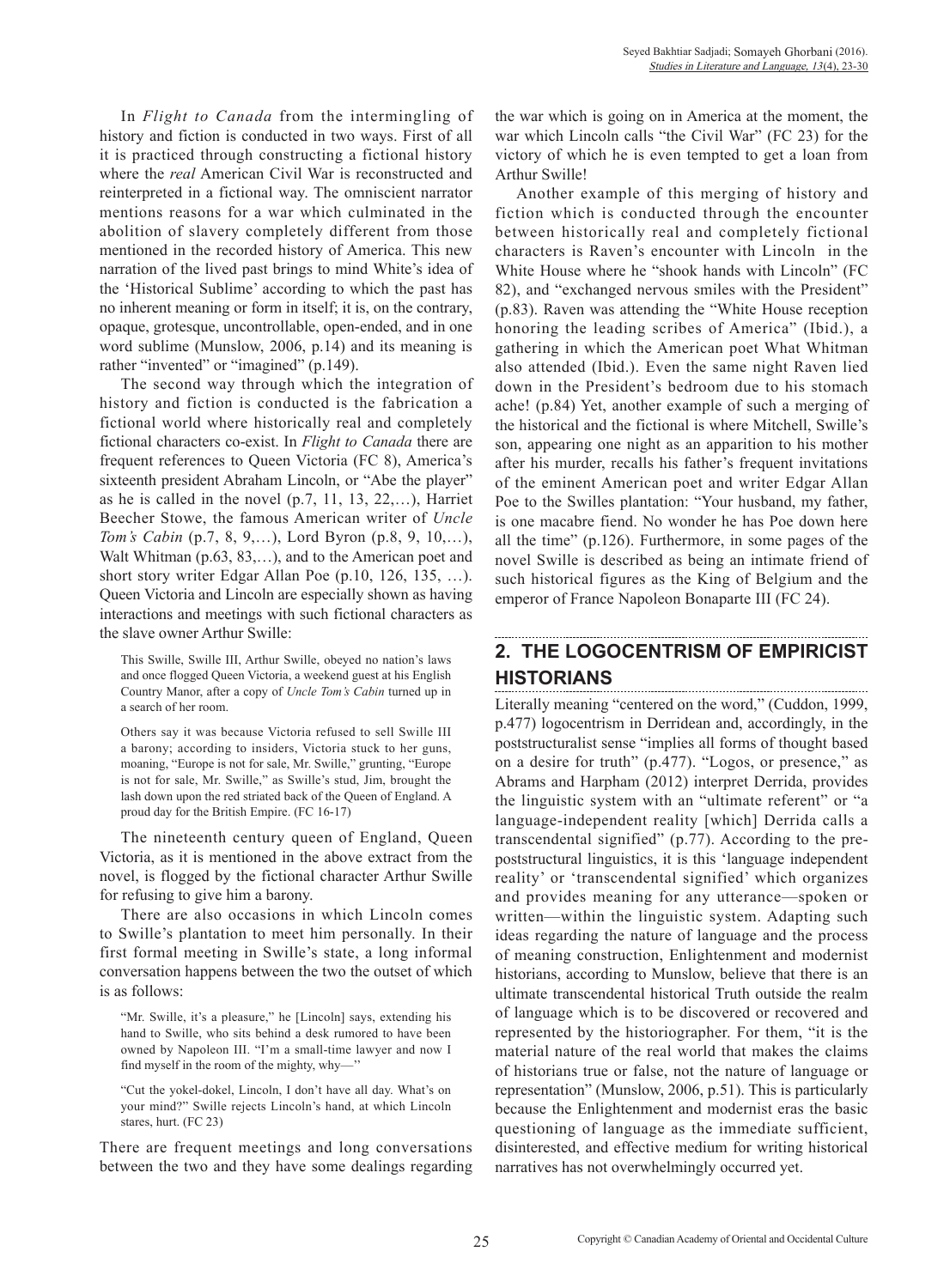Unlike modernist assumptions that hold that there still exists an ultimate Truth "out there" which can be discovered by the historian, although it may be distorted, garbled, or repressed,—under the pressure of the consciousness or the dominant ideology—postmodernism does not believe in a unified Truth. Rather, to postmodernists, the concept of Truth is now, to borrow Derrida's term, *under erasure*; "there are only truths in the plural, and never one Truth; and there is rarely falseness per se, just others' truths" (Hutcheon, 1988, p.109) all of which are simply linguistic constructions. This means that to poststructuralists there is no ultimate Truth or 'transcendental signified' outside the realm of language. This is, they argue, due to the very nature of language itself: "language constitutes and represents rather than transparently correspond to reality" (Ibid., p.27). In the case of history, it follows "that there is no ultimate knowable historical truth, that our knowledge of the past is social and perspectival, and that written history exists within culturally determined power structures" (Ibid.). As a consequence, what postmodernist history offers is "a recognition of the relativism of meaning, determined by where one stands and the dissolution of source-derived certainty in historical representation" (Ibid., p.28) reflected especially in Foucault's view regarding the "presentism" of the historiographer. It also suggests that "written history is open rather than closed in meaning" (Ibid.) — reflected in White's Historical Sublime. For White, the (historical) truth is constructed by the historian through the narrative/story that s/he projects for the past events or through her/his interpretation of the survived historical evidences which is itself a discursive practice.

*Flight to Canada* welcomes the poststructuralist assumptions regarding language. In order to fulfill this purpose, Reed takes advantage of the Voodoo aesthetics by the help of which he constructs his Neo-HooDoo literary practice. *Flight to Canada* is said to be "a hybridized HooDoo literary text" (Mvuyekure, 2004, p.214). This Neo-HooDooism, however, as both Schmitz (1974, p.127) and Rushdy (1994, p.113) assert, is not considered by Reed as a "school" or a "philosophy" with a set of rigid principles. For him, "it is rather a characteristic stance, a mythological provenance, a behavior, a complex of attitudes, the retrieval of an idiom" (Schmitz, 1974, p.127) to which any poet or practitioner can add her/his contribution. *Flight to Canada*, as Rushdy argues, "provides us with a singular example of Neo-HooDoo as a practice" (p.114). As Lock (1993) maintains, one of the key features of Voodoo or Neo-HooDoo art is that it rejects the "subordination of sign [by which she means the signifier] to signify" (p.69). Consequently, "it revitalizes the independence of the sign" (Ibid.). One of the "noteworthy features" of Reed's Neo-HooDoo practice is his "insistence that we also not treat signs as representatives of a given reality or referent" (Rushdy, 1994, p.112). Neo-HooDooism actually suggests that "there is more than one reality" (Jessee, 1986, pp.5-14). Reed's *Flight to Canada*, as Rushdy maintains, "disturbs the relationship of the 'signifier' to the 'signified'" (p.112). When 40s asks Raven, "Words. What good is words?" Raven states, "Words built the world and words can destroy the world" (FC 81). Accordingly, it can be argued that *Flight to Canada* embraces the poststructuralist assumptions about language.

In *Flight to Canada*, "language is the instrument of power" (Lock, 1993, p.73); it constructs the reality itself rather than translucently and unproblematically reflecting it: Raven's composition of the poem "Flight to Canada" is what brings such a flight to Canada into being: "It was his writing that got him to Canada. 'Flight to Canada' was responsible for getting him to Canada" (FC 88-9). As it is observed, for Reed, it is the language itself which gives existence to reality rather than reflecting it. As a corollary, Reed's employment of language, particularly the way it is reflected in Raven's poem "Flight to Canada" and Robin's writing of Swille's will, renders any notion of an ultimate referent which is self-sertifying and present outside the play of language completely irrelevant to Reed. When language is regarded constructional rather than referential, the whole idea of an ultimate historical Truth as history's "transcendental signified" is rejected.

### **3 . T H E O B J E C T I V I T Y O F E N L I G H T E N M E N T / M O D E R N I S T HISTORIANS**

White rejects the possibility of objectivity and disinterestedness of historians. He believes that historical facts are not given. Rather, they are constructed by the kinds of questions the historian asks of the relics of historical documents (White, 1999, p.43) as well as by the historian's use of figurative, as opposed to technical, language (Ibid., pp.6-8). As a result, the process of writing history is always a process of selection/ exclusion in which the historian imposes certain types of argument and emplotment on her/his narrative. In such a practice the historiographer superimposes on a chronological sequence of events a specific kind of meaning by giving particular events certain privileges that "are not inherent in the events themselves" (Hughes-Warrington, 2008, p.389) but are rather a matter of interpretation influenced by the historiographer's vantage point. Accordingly, White rejects impartiality, objectivity, and disinterestedness of the historian as a positivistic illusion.

This viewpoint is especially reflected in Raven's conversation with Yankee Jack, when the former recounts the sufferings he and his parents had to tolerate as salves. Here is a dialogue between the two which illuminates Raven's dissatisfaction with employing a scientific method for writing a history of slavery from the vantage point of the white historians: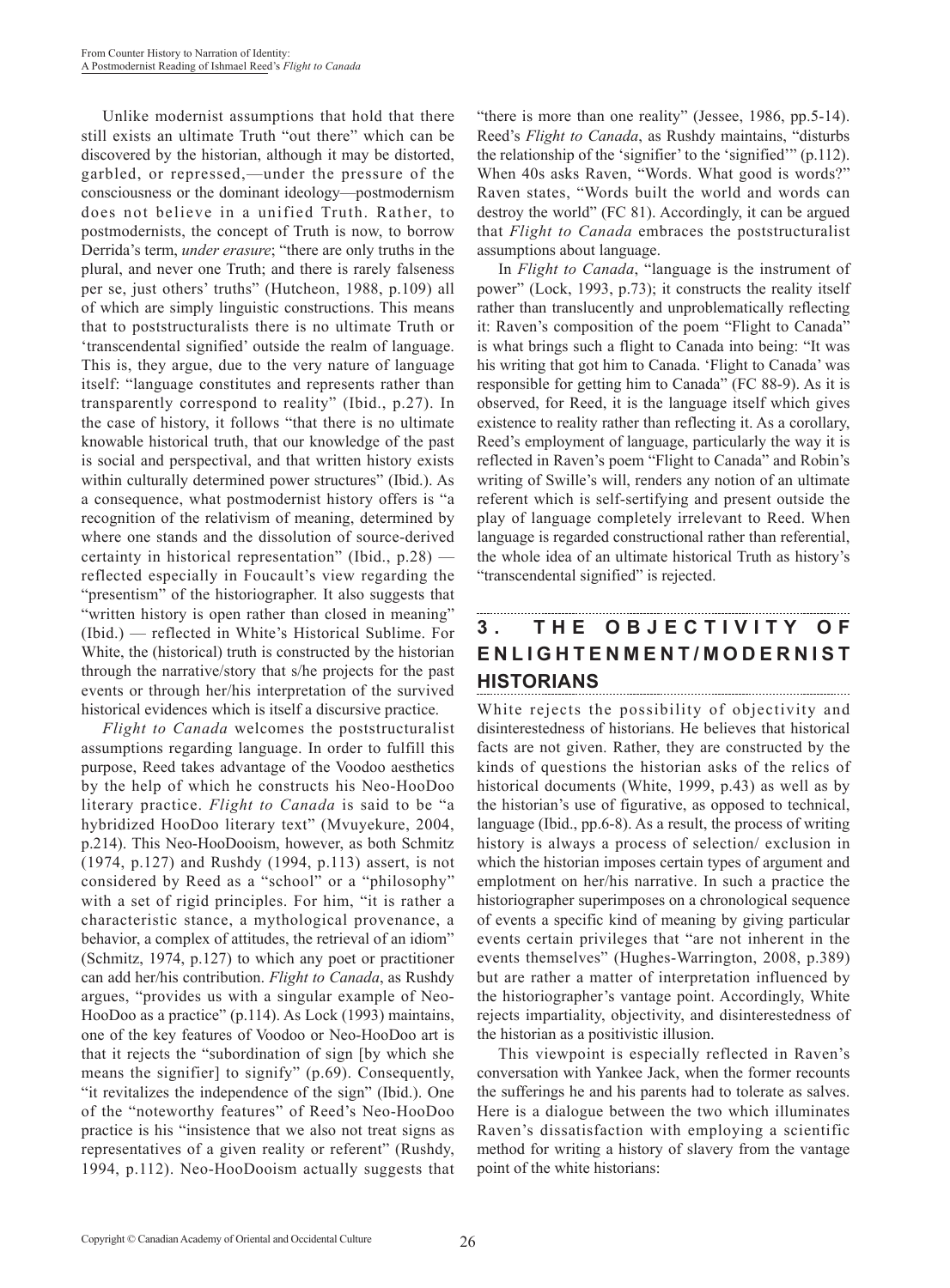[Raven] "The hardships I've had to overcome. My mother sold down the river. My father broken for spitting into the overseer's face. The whippings, the floggings."

[Yankee Jack] "That's not what the revisionists are saying. Don't forget, I read the *New Republic*."

[Raven] "Revisionists.Quantitative historians. What does a computer know? Can a computer feel? Make love? Can a computer feel passion?" Quickskill tears off his shirt. "Look at those scars. Look at them! All you see is their fruit, but their roots run deep. The roots are in my soul. What does a […] computer know about that?" (FC 150-1)

As their conversation goes on, Yankee Jack, having a scientific mind on things, accuses Quickskill of telling "niggardly lie[s]" (p.151). Raven's comment about quantitative historians and their mechanistic, seemingly objective method of accumulation of historical data by the use of seemingly infallible computers illuminates his—as well as Reed's—discontent with the application of a purely scientific method of writing history. These quantitative historians are the representatives of the empiricist, positivist, and scientific historians who naively aim at being objective; an objectivity for the sake of which they forget all about the individual slaves' sufferings. What is especially involved here, as Rushdy argues, "is that cliometricians ignore the materials and evidence against slavery provided by slaves themselves in fugitive narratives" (Ibid.). In such a composition of the history of slavery, the very subjects whose history the historians are determined to write and the documents they provide are absent and pushed into negligence. As it is obvious, for Raven, as well as for Reed, much like Hayden White, the composition of history is considered to be an act of selection/exclusion and accordingly, it can never be objective; it is rather relative to the position and the vista of the historiographer and to the kind of trope imposed by her/him on the historical narrative s/he is supposed to write.

Therefore, as Rushdy quotes C.W. E. Bigsby, *Flight to Canada* aims at "subvert[ing] history from within" (p.114) in order to foreground and take into account the "physical and psychic suffering[s]" (p.115) of slaves and to recount the history of slavery in America "form the other side of the whip" (Ibid.). The history/ story that Raven is supposed to write is the revisionary counter-hisotry of *Flight to Canada*. Somewhere in the novel, musing on the story he is determined to write, he says to himself, "I'll have to include all of this in my story" (FC 14) which very possibly means taking into account those events and phenomena determinately or inadvertently ignored by official historians.

### **4. THE TELEOLOGY OF EMPIRICIST HISTORY**

Teleology means to have a determinate ending. For history to be teleological is to "purposefully go [...]

forward toward some known end." (Bressler, 2007, p.219) One of the key principles that differentiates the deconstructive views of history of critics like White and Foucault among others, from those of the Enlightenment philosophers of history like Kant and Hegel as well as modernist historians like Marx, is that the former group rejects the teleological and progressive assumptions at the heart of the latters' view of history. For Foucault specifically, history far from being rational, progressive, and teleological, is discontinuous and contradictory. For him history is no longer linear or causal, nor can it be logically explained. For White, history being a sublime phenomenon does not follow a predictable trajectory. Except for critics like Fukuyama, for most of the poststructuralist history critics, particularly White and Foucault, neither the movement of history nor its final destination is clear or predictable even by applying scientific laws. That is, for their history is no longer regarded as a conscious and self-determined movement towards some predictable utopian future.

In *Flight to Canada* the teleology of history is rejected through abandoning the linearity of time. Reed parodies the traditional and old-historicist views on history, its linearity, and continuity by adapting a different philosophy of time, i.e., the African or Neo-HooDoo concept of time (Martin, 1988, p.74) wherein time is no longer conceived linear but comprehended as a circular phenomenon (Martin, 1988, p.106). Such a conception of time inevitably rejects the teleology of history in that for history to be teleological, i.e. to have a purposeful ending, time cannot but be linear. In HooDooism, "time is a circle" (Ibid.). It is not "linear" or "diachronic" (p.74), but rather, "synchronic" (Ibid.) in which along with acknowledging the passage of time, there is "a most pointed emphasis on the present" (Ibid.). In the "African sense of time," according to Reed, "past, present and future function at the *same* time" (Reed, in Rushdy, 1994, p.126). In Reed's narrative, this synchronicity is manifested through the blurring of the boundaries between past and present, and through "dystaxy" that is "the disruption of linear narrative" (Martin, 1988, p.74). According to Martin, Reed's *Flight to Canada* provides "the best example" for this manipulation of the traditional linear account of time (p.74). This manipulation is particularly conducted through creative and purposeful anachronisms.

Anachronism—the Greek term for "back-timing" (Cuddon, 1999, p.33) —is "the misplacing of any person, thing, custom, or event outside its proper historical time." (Baldick, 2001, p.1) In his *Postmodernist Fiction*, Brian McHale enumerates two main types of anachronism: in the first case, the material culture of one period is superimposed on that of another period where it is noticed as being incongruous. And in the second case, it is the ideology and the mental consciousness of one time attributed to a time to which it historically does not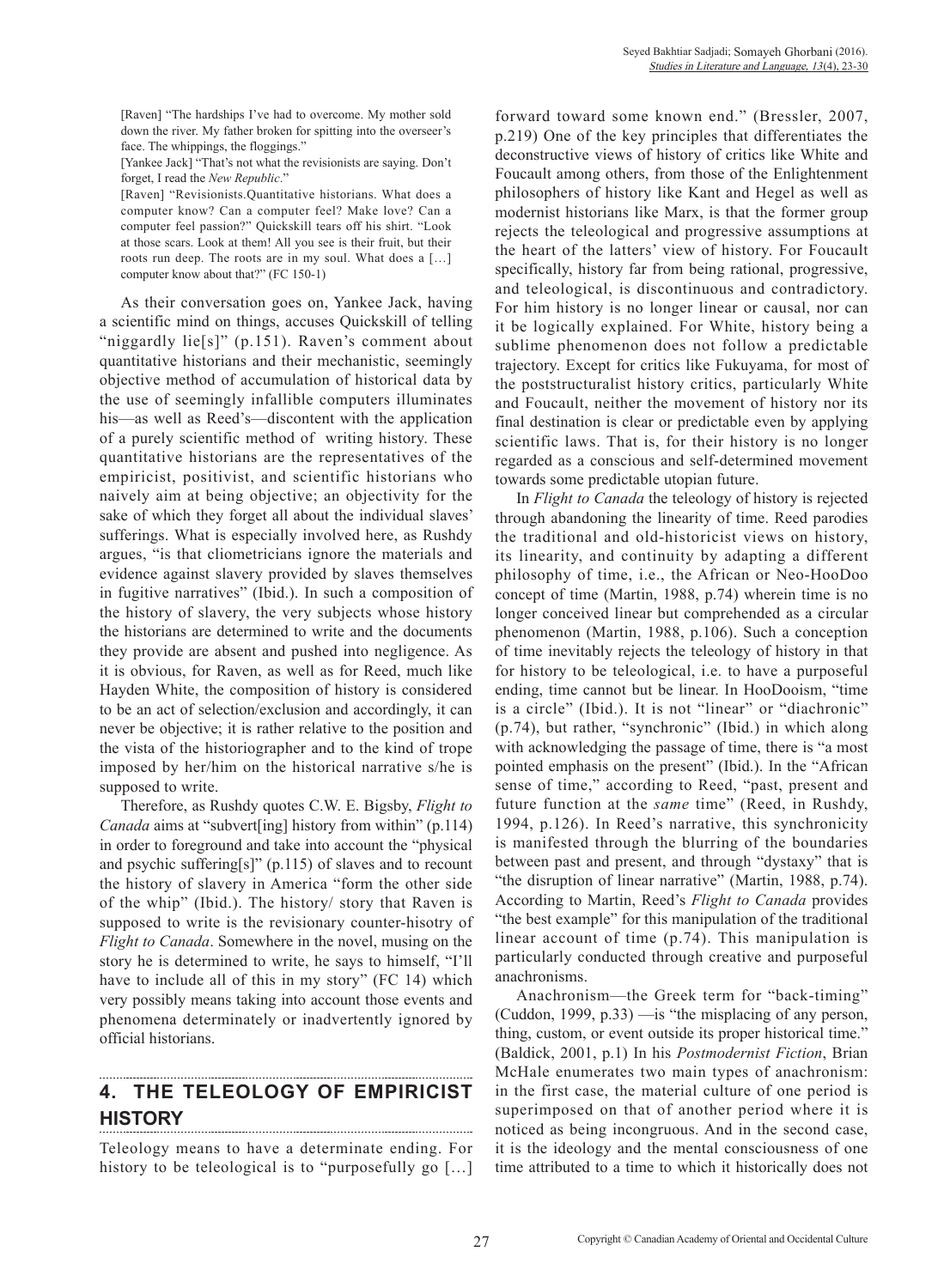belong. In each case anachronism produces "an impossible hybrid" (McHale, p.93), which in turn exacerbates the "ontological tension" between the real and the fictional. Anachronism in worldview and ideology which is more frequent, may happen even in traditional historical fiction, but while it tries to "disguise" it, historio graphic metafiction deliberately "flaunts it" (p.93).

*Flight to Canada* employs both types of anachronism. In the first case, the material culture of the late twentieth century (the time of the composition of the novel, 1970s) is imposed on that of the American Civil War and antebellum period (1860s). Narrating the account of Swille's son's murder, the unknown omniscient narrator mentions, "the Snake Society went on satellite television to take credit for it [the murder]" (FC 17); elsewhere in the novel, Lincoln's assassination is televised (FC 103). There are also long phone calls between characters as for example between Swille and Lee (pp.30-31). In the very poem "Flight to Canada," addressed to Master Swille, Quickskill claims to have fled to Canada "in a nonstop/ Jumbo jet" (p.3) sometime in the 1860s. Likewise, the possibility of space flight is superimposed on the nineteenth century: "Then they're going to put them in a space ship and send them to the moon" (p.96). In his conversation with Swille when he reports his findings about Raven's temporary place of residence, Cato calls himself "clever enough to have a Xerox made" (p.52) of Raven's poem "Flight to Canada." As it is noticed, late twentieth century technologies like satellite television, color TV (p.37), helicopter (p.22, 178), microfilms (p.96), jumbo jet, Xerox, space flight, etc. are projected on midnineteenth century, a time in which they chronologically did not exist.

The second type of anachronism is in the same way used in the novel. This is particularly manifested in Raven Quickskill and Uncle Robin's characteristics. The consciousness and mentality of a late twentieth century subject are superimposed on both of them. Unlike most of the slaves around them, Raven and Robin are not obedient, self-less, docile slaves who may passively internalize their roles as slaves. Each resists Swille's whim for control and power in his way. Raven is "the first one of Swille's slaves to read, the first to write and the first to run away" (FC 14). After his long perilous escape to Canada searching for freedom, he finally understands that freedom is not simply physical freedom, but is basically a state of mind, and that it is the freedom of one's soul as much as it is of the body. This is what differentiates him from his fellow fugitive slave friends, 40s and Leechfield, for one of whom freedom is simply matter of physical power—hence his accumulation of and dependence upon guns—and for the other a matter of money and wealth. A good example for such a precocious mentality is reflected in the dialogue between Leechfield and Quickskillwherein they debate on slavery and freedom:

[Leechfiled:] "Look man, if you want to buy yourself, here's the money. You can pay me back."

[Quickskill:] "But it's not that simple, Leechfield. We're not property. Why should we pay for ourselves? We were kidnapped." (FC 74)

This kind of mentality and consciousness on the part of Raven and Robin about the underlying logic of slavery held by the authoritaty White majority reminds one of the conscious and self-disciplined late twentieth century subjects who see behind any cultural or political phenomena the hidden ideology at work.

The manipulation of the linear time and the blurring of the boundaries between past and present, particularly through employing creative anachronisms which is itself the result of embracing the HooDoo sense of time in *Flight to Canada*, is a strategy Reed employs to distance his narrative from the traditional and empiricist concept of time and consequently to challenge the Enlightenment and modernist historians' sense of time. Rejecting the linearity of time naturally results in discarding the teleology of history according to which history moves purposefully through a linear timeline to reach its ultimate destination. To cast aside such linearity is a way through which Reed challenges the Enlightenment and modernist teleology of history in his historical novel about slavery and puts his idea in affinity with that of poststructuralist historians as White.

### **5. COUNTER-HISTORY: IDENTITY RE-NARRATED**

By employing narrative strategies typical of postmodern novels, especially those of historiographic meta-fiction, *Flight to Canada* constructs a new or counter-History. By narrating this history in an unorthodox way, Reed deconstructs the empiricist attitudes towards history and reflects the postmodernist and deconstructive views, specifically those of White. A more meticulous study of the novel, however, shows that by such a deconstruction of the orthodox history, Reed has had a more profound objective in mind. By constructing a new history of the American Civil War that is narrated from the perspective of a fugitive slave representative of a marginalized, oppressed, and neglected group, namely the black, Reed foregrounds the silenced voices of the black slaves who have, up to now, been pushed back to history's dark corners.

According to McHale, one of the main objectives in deconstructing official histories is "to redress the balance of the historical record of writing histories of the excluded, those relegated permanently to history's dark areas" (p.90), those "left in historical anonymity" (p.91). Hutcheon, likewise, argues that one of the major outcomes of postmodernist—particularly American fiction's "discursive pluralizing" or "interdiscursivity" (p.130) is that: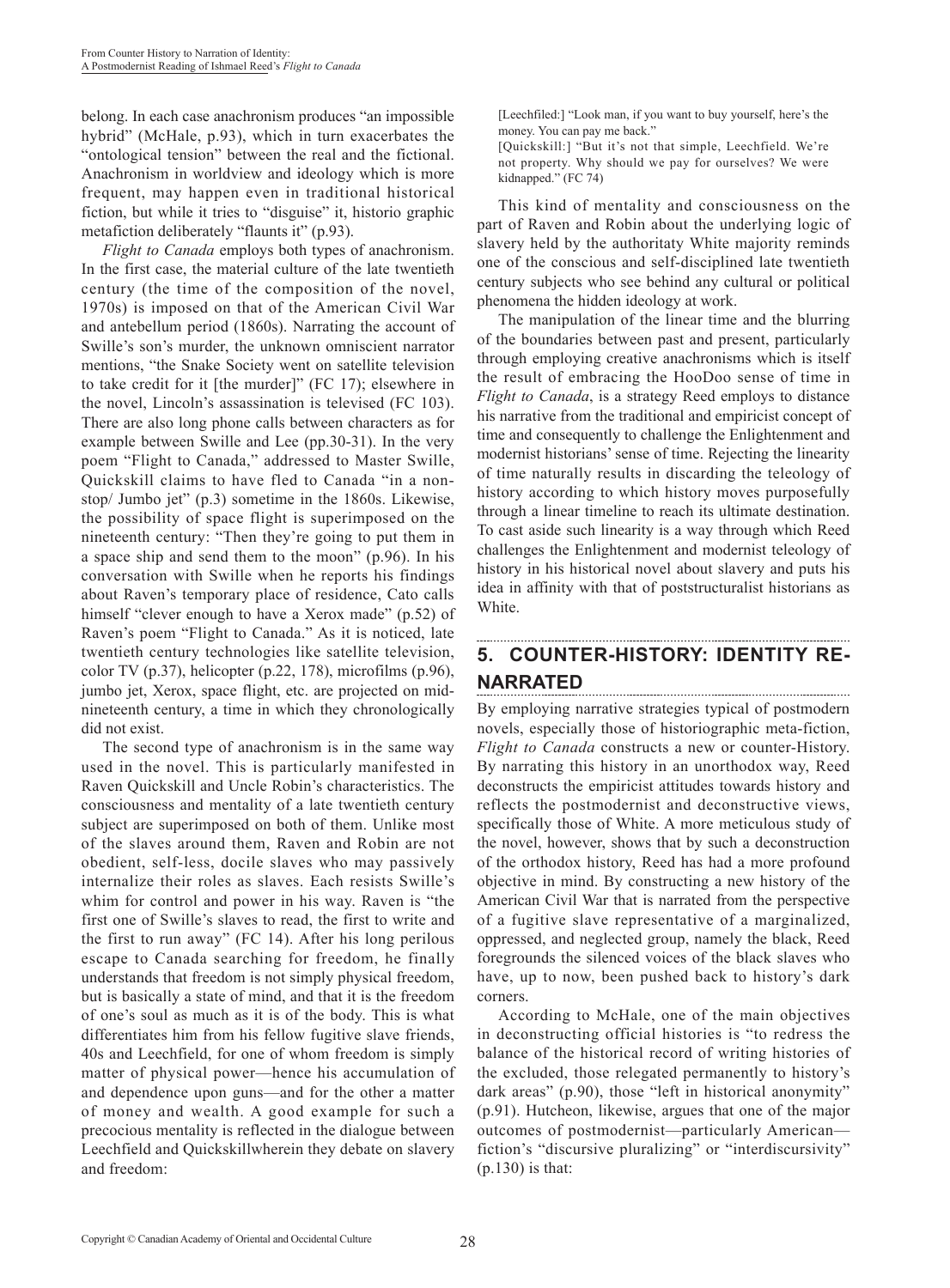Margins and edges gain new value. The "ex-centric" —as both off-center and de-centered—gets attention. That which is "different" is valorized in opposition both to elitist, alienated "otherness" and also to the uniformizing impulse of mass culture. And in American postmodernism, the "different" comes to be defined in particularizing terms such as those of nationality, ethnicity, gender, race, and sexual orientation. (p.130)

Likewise, Elias (2000) argues that one of the reasons that "postmodern novels often attack homotropological Anglo-Western history" and recast a new historical narrative is "to reveal the oppressed Other, figured in the repressed trope at the heart of that history" (p.116). Similarly, what Reed does in the present novel is to narrate history from the perspective of the marginalized, silenced blacks, viewed as the "other" in Western history in general and in American history specifically, in a way to give them the opportunity—at least a textual one—to speak their neglected histories and identities.

Neglecting the black's history (and culture) by the politically and socially dominant Euro-Americans and the endeavor on part of this dominant majority to prohibit the black's account of things lead in the long run to the neglecting of the oppressed minority's identity both in the personal, and particularly in, the collective dimensions. Accordingly, the issues of history and identity are not logically separated, not so at least in historiographic meta-fiction which proposes a "revisionist" view of the past as McHale believes (McHale 90). Therefore, it can be argued that the reworking of history in *Flight to Canada* leads to a reworking of identity, which means that the new account of history and the new way of narrating it leads to a new narration and at the same time a new definition of identity.

Black history—or the black version of things—has always been exploited by the dominant white history and culture and has been appropriated by it for its own use and in a way that guarantees the majority's authority and dominance over the minority, their culture, and history. Such a thirst for authority does not simply lead to racial biases—e.g. Swille's description of blacks as a "childish race" who "need someone to guide them through this world" (FC 37) or the judge's claim that "according to science" the size of the brain of a black is "about the size of a mouse's" (p.167) —culminating in slavery but also to cultural hegemony over the minorities. As the Immigrant confesses to Quickskill, "there are more types of slavery than merely material slavery. There's a cultural slavery" (FC 67). Accordingly, what Reed does in this novel is to challenge and consequently to negate the white majority's dominance over the black minority by constructing a new and counter version of history where the blacks' existence is, at least, confirmed.

*Flight to Canada* is a revolt against univocalism, monoculturalism, rigidity, and the hegemony of the dominant majority over the minorities, a hegemony which silences them and forgets or intentionally neglects their existence. It is, like *Mumbo Jumbo*, a revolt against "Atonism." In this novel, the slave owner Arthur Swille and Yankee Jack are among the major agents of Atonism. They are the representatives of those who, by the use of political power and ideology, attempt to control and subjugate everyone under their authority. This is particularly manifested in the character of Yankee Jack, especially in his conversations with Raven Quickskill:

[Raven:] "You decide which books, films, even what kind of cheese, no less, will reach the market. At least we fuges know we're slaves, constantly hunted, but you enslave everybody. (FC 146)

Elsewhere, he tells Yankee Jack, "they see, read, and listen to what you want them to read, see, and listen to" (p.150):

[Jack:] "The difference between a savage and a civilized man is determined by who has the power. Right now I'm running things. Maybe one day you [QuawQuaw] and Raven will be running it. But for now I'm the one who determines whether one is civilized or savage." (p.149)

In this contest over authority, some slaves especially Cato passively accept the majority's dominance over them: Cato is "so faithful that he volunteered for slavery, and so dedicated he is to slavery, the slaves voted him all-Slavery" (FC 34), while others as Raven and Robin actively resist slavery; they are not docile slaves who let their identities be written, defined, and circumscribed by the dominant hegemony. What is particularly noteworthy is that both Robin and Raven's act of resistance involves in one way or another act of writing. Therefore "in *Flight to Canada* the ability to write is the ability to control one's identity" (Lock, 1993, p.73). As H. A. Rushdy rightly puts, "both Uncle Robin and Raven, the two 'writers' in the novel, write primarily as a way of resisting slavery" (p.121).Consequently, literacy is regarded as "a pathway to freedom" (Mvuyekure, 2004, p.213). Probably it is the reason why literacy is defined in the novel as "the most powerful thing in the pre-technological pre-post-rational age" (FC 35).

In *Flight to Canada*, as it is observed, although both dimensions of identity, namely personal and collective, are given attention, it is through the personal dimension that the collective is given a new emphasis. Reed's new account of identity brings Black identity to the foreground and gives it a new definition at the same time. Unlike the African-American artists and critics associated with the 1960s' Black Arts movement who were celebrating the idea of *negritude*—an idea that believed in an essential and innate blackness— (Bertens, pp.105-9), Reed welcomes the postmodernist tenets according to which the idea of essentialism, black or otherwise, is arguably challenged. He revolts against the essentialism according to which identity is a set of predefined characteristics which are shared